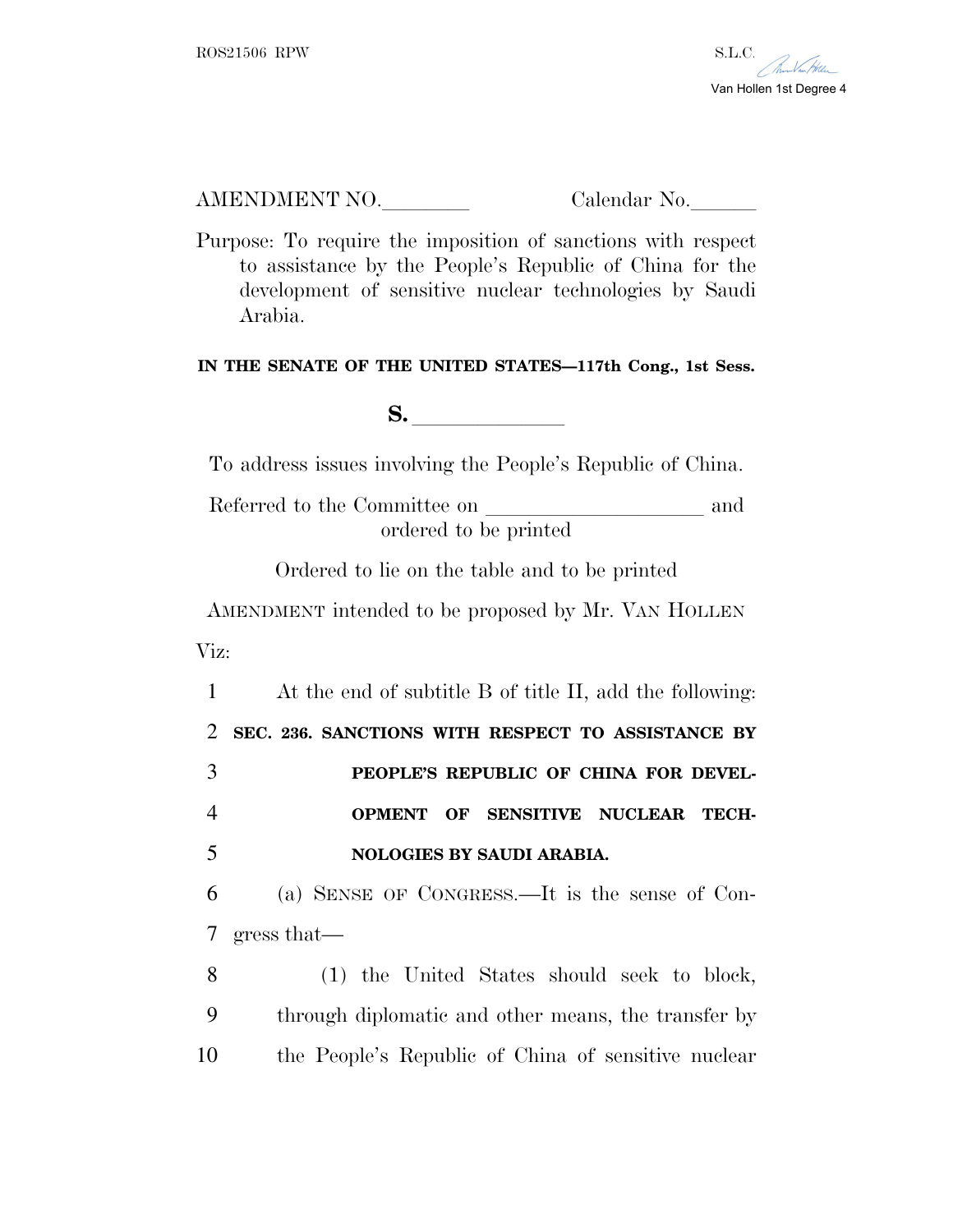| $\mathbf{1}$   | and missile technologies to other countries, particu-        |
|----------------|--------------------------------------------------------------|
| $\overline{2}$ | larly to countries of proliferation concern;                 |
| 3              | (2) through the Nuclear Suppliers Group and                  |
| $\overline{4}$ | other multilateral and bilateral mechanisms, the             |
| 5              | United States should oppose the transfer by the              |
| 6              | People's Republic of China to Saudi Arabia of—               |
| 7              | (A) nuclear enrichment and spent fuel re-                    |
| 8              | processing facilities, equipment, or technologies;           |
| 9              | and                                                          |
| 10             | (B) any nuclear material, equipment, or                      |
| 11             | technology unless the Government of Saudi                    |
| 12             | Arabia has signed and brought into force an                  |
| 13             | Additional Protocol to its Comprehensive Safe-               |
| 14             | guards Agreement with the IAEA;                              |
| 15             | (3) consistent with the provisions of the Nu-                |
| 16             | clear Non-Proliferation Act of 1978 (22 U.S.C. 3201)         |
| 17             | et seq.), the United States should create, and               |
| 18             | strengthen where necessary, mechanisms to provide            |
| 19             | adequate and assured supplies of nuclear fuel to             |
| 20             | countries that are in strict compliance with their           |
| 21             | nonproliferation obligations and safeguards agree-           |
| 22             | ments.                                                       |
| 23             | (b) IMPOSITION OF SANCTIONS.—The President shall             |
| 24             | impose not fewer than 2 of the sanctions described in sub-   |
| 25             | section (c) with respect to a covered person that the Presi- |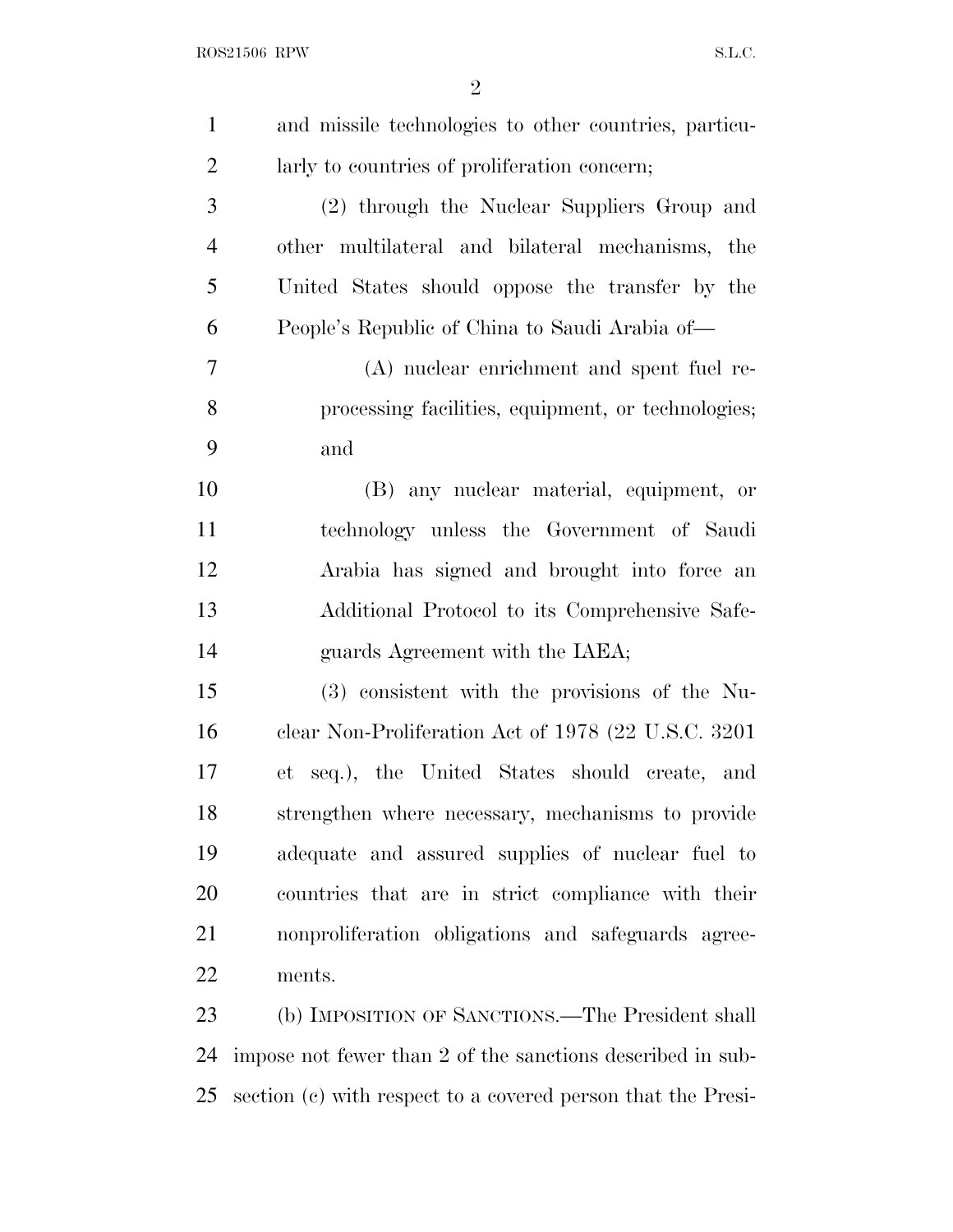| 1              | dent determines, on or after the date that is 90 days after |
|----------------|-------------------------------------------------------------|
| $\overline{2}$ | the date of the enactment of this Act, knowingly—           |
| 3              | (1) transfers to Saudi Arabia covered facilities,           |
| $\overline{4}$ | equipment, or technology; or                                |
| 5              | (2) is materially contributing to, has materially           |
| 6              | contributed to, or is attempting or has attempted to        |
| 7              | materially contribute to-                                   |
| 8              | (A) efforts by Saudi Arabia to develop, ac-                 |
| 9              | quire, or otherwise engage in the trade of cov-             |
| 10             | ered facilities, equipment, or technology; or               |
| 11             | (B) any activity by Saudi Arabia—                           |
| 12             | (i) involving unsafeguarded special                         |
| 13             | nuclear material; or                                        |
| 14             | (ii) that constitutes a material viola-                     |
| 15             | of Saudi Arabia's Comprehensive<br>tion                     |
| 16             | Safeguards Agreement with the IAEA.                         |
| 17             | (c) SANCTIONS DESCRIBED.—The sanctions that                 |
|                | 18 may be imposed with respect to a covered person subject  |
| 19             | to subsection (b) are the following:                        |
| 20             | (1) NUCLEAR AND DUAL-USE EXPORT PROHIBI-                    |
| 21             | TION.—The President may order the United States             |
| 22             | Government to deny the issuance of any specific li-         |
| 23             | cense, to suspend any existing license, and not to          |
| 24             | grant any other specific permission or authority to         |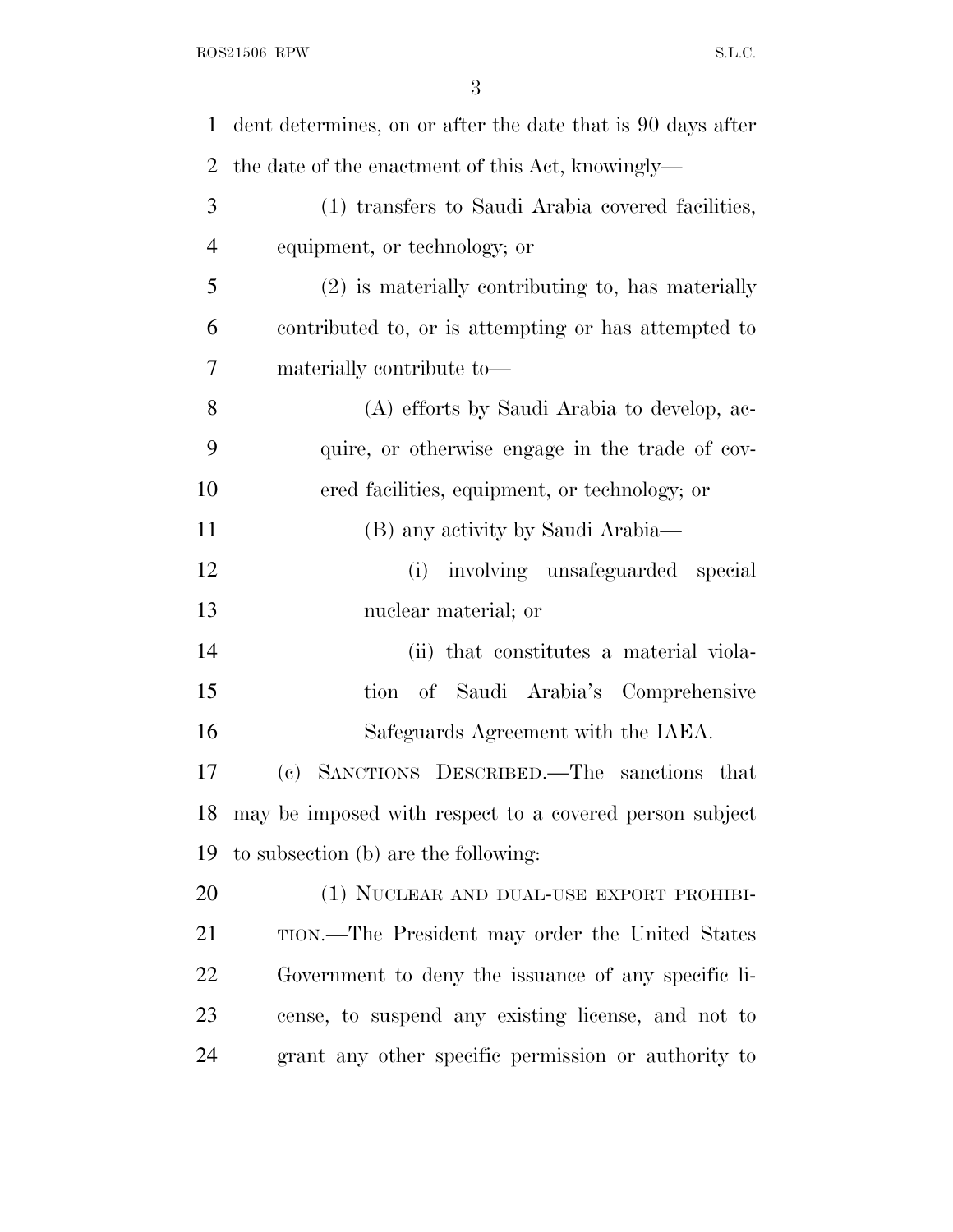|                | $\overline{4}$                                          |
|----------------|---------------------------------------------------------|
| $\mathbf{1}$   | export any goods or technology to the covered person    |
| $\overline{2}$ | under—                                                  |
| 3              | $(A)$ the Atomic Energy Act of 1954 $(42)$              |
| $\overline{4}$ | U.S.C. $2011$ et seq.);                                 |
| 5              | (B) the Export Control Reform Act of                    |
| 6              | $2018$ (50 U.S.C. 4801 et seq.) or the Export           |
| 7              | Administration Regulations (as defined in sec-          |
| 8              | tion $1742$ of that Act); or                            |
| 9              | (C) any other provision of law that re-                 |
| 10             | quires the prior review and approval of the             |
| 11             | United States Government for the export or re-          |
| 12             | export of goods, services, or technology listed in      |
| 13             | the Guidelines for Transfers of Nuclear-Related         |
| 14             | Dual-Use Equipment, Material, and Related               |
| 15             | Technology published by the IAEA as Informa-            |
| 16             | tion Circular INFCIRC/254/Rev.3/Part 2 (or              |
| 17             | any successor thereto).                                 |
| 18             | (2) BANKING TRANSACTIONS.—The President                 |
| 19             | may, pursuant to such regulations as the President      |
| 20             | may prescribe, prohibit any transfers of credit or      |
| 21             | payments between financial institutions<br>or by,       |
| 22             | through, or to any financial institution, to the extent |
| 23             | that such transfers or payments are subject to the      |

jurisdiction of the United States and involve any in-

terest of the covered person.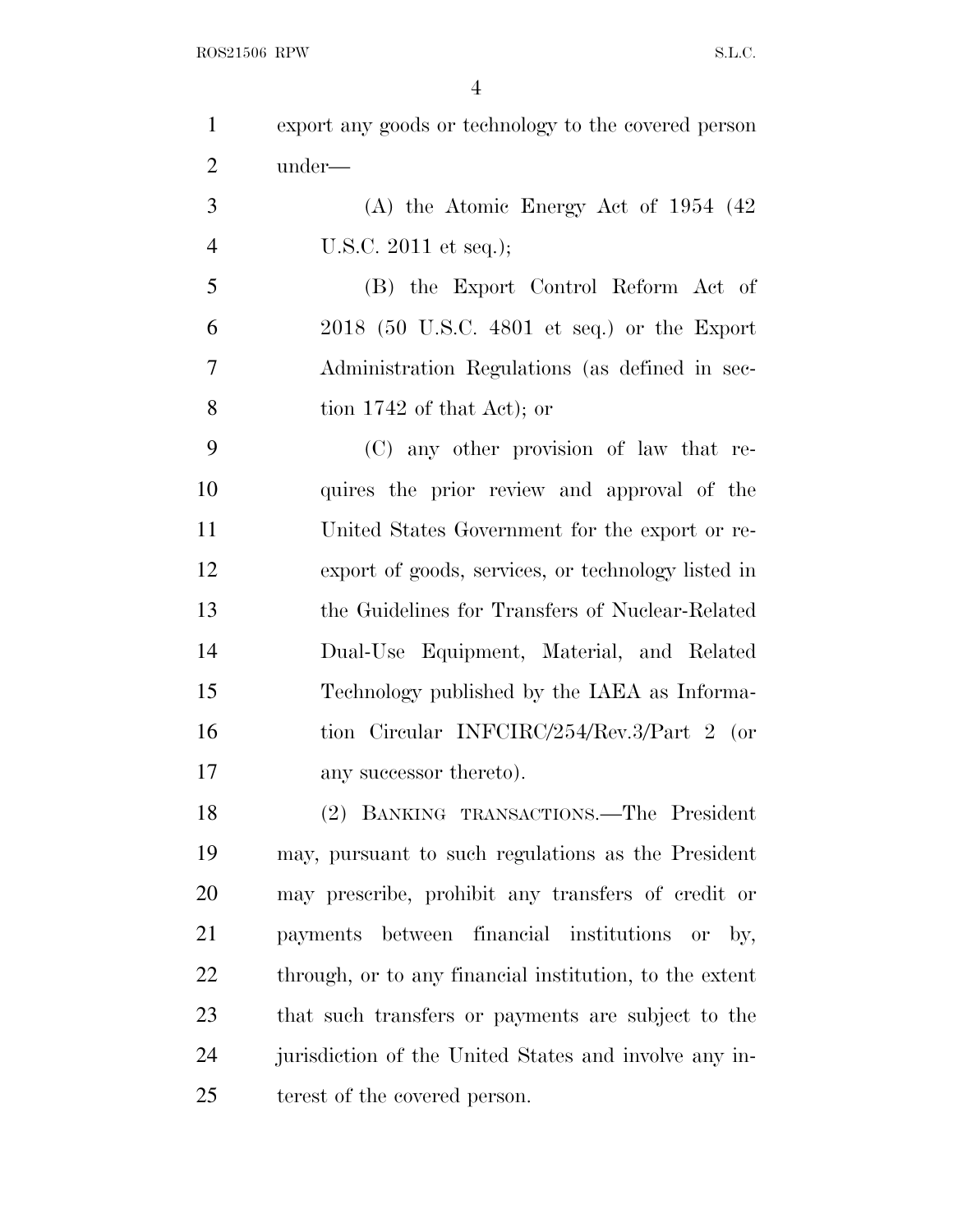(3) PROCUREMENT SANCTION.—The President may direct the United States Government not to procure, or enter into any contract for the procure- ment of, any goods or services from the covered per-son.

 (4) ASSET FREEZE.—The President may, pur- suant to the International Emergency Economic Powers Act (50 U.S.C. 1701 et seq.), block and pro- hibit all transactions in all property and interests in property of the covered person if such property and interests in property are in the United States, come within the United States, or are or come within the possession or control of a United States person.

(d) IMPLEMENTATION; PENALTIES.—

 (1) IMPLEMENTATION.—The President may ex- ercise all authorities provided under sections 203 and 205 of the International Emergency Economic Powers Act (50 U.S.C. 1702 and 1704) to the ex-tent necessary to carry out this section.

 (2) PENALTIES.—A person that violates, at- tempts to violate, conspires to violate, or causes a violation of subsection (c), or any regulation, license, or order issues to carry out that subsection, shall be subject to penalties set forth in subsections (b) and (c) of section 206 of the International Emergency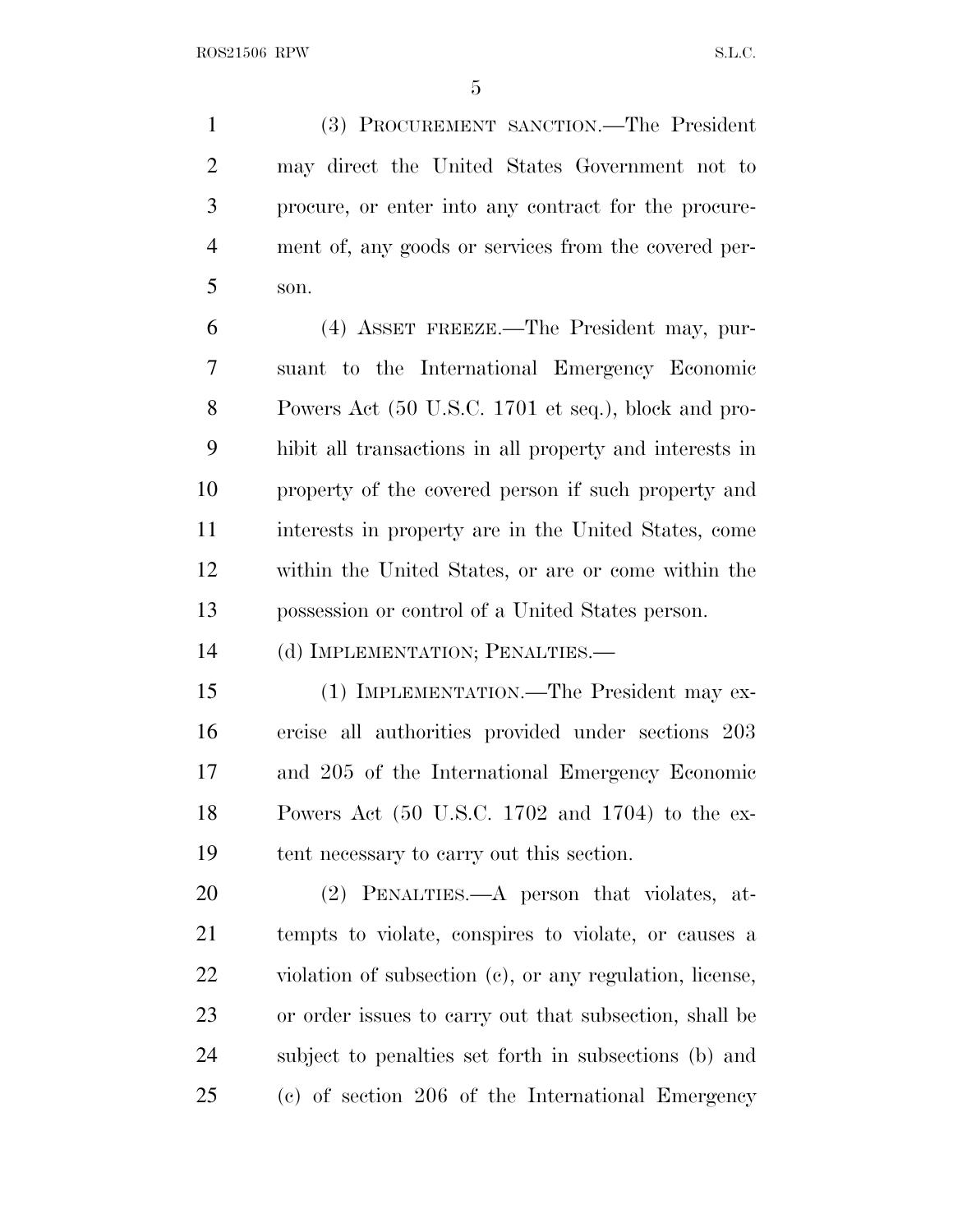Economic Powers Act (50 U.S.C. 1705) to the same extent as a person that commits an unlawful act de-scribed in subsection (a) of that section.

 (e) TERMINATION OF SANCTIONS.—The President may terminate the application of any sanctions under this section if the President determines and certifies to the ap-propriate committees of Congress that—

 (1) the covered person with respect to which the determination was made under subsection (b) has ceased engaging in the sanctionable activity or has taken significant verifiable steps toward stopping such activity; and

 (2) the President has received reliable assur- ances that the person will not knowingly engage in the activities described in subsection (b) in the fu-ture.

(f) WAIVER; EXCEPTION.—

 (1) NATIONAL SECURITY WAIVER.—The Presi- dent may waive the application of sanctions under this section with respect to a person if the Presi-dent—

 (A) determines that the waiver is in the national security interests of the United States; and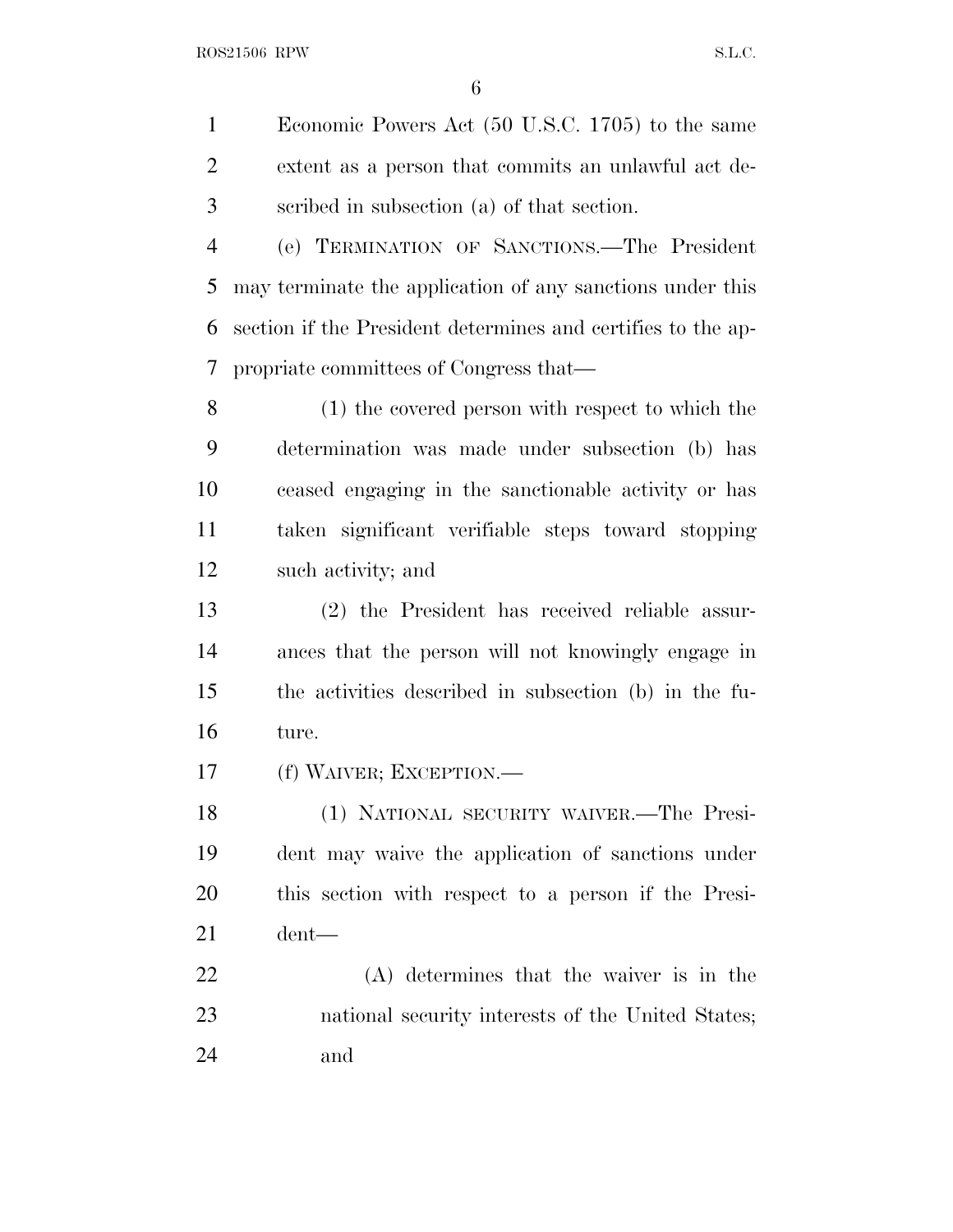| $\mathbf{1}$   | (B) submits to the appropriate committees                     |
|----------------|---------------------------------------------------------------|
| $\overline{2}$ | of Congress a report on the determination and                 |
| 3              | the reasons for the determination.                            |
| $\overline{4}$ | (2) EXCEPTION RELATING TO IMPORTATION OF                      |
| 5              | GOODS.                                                        |
| 6              | (A) IN GENERAL.—The authorities and re-                       |
| 7              | quirements to impose sanctions under this sec-                |
| 8              | tion shall not include the authority or a require-            |
| 9              | ment to impose sanctions on the importation of                |
| 10             | goods.                                                        |
| 11             | (B) GOOD DEFINED.—In this paragraph,                          |
| 12             | the term "good" means any article, natural or                 |
| 13             | manmade substance, material, supply or manu-                  |
| 14             | factured product, including inspection and test               |
| 15             | equipment, and excluding technical data.                      |
| 16             | $(g)$ RULE OF CONSTRUCTION.—Nothing in this sec-              |
| 17             | tion shall be construed as affecting the responsibilities re- |
|                | 18 quired or authorities provided under chapter 10 of the     |
| 19             | Arms Export Control Act (22 U.S.C. 2799aa et seq.) or         |
| 20             | under part B of the Nuclear Proliferation Prevention Act      |
| 21             | of 1994 (22 U.S.C. 6301 et seq.).                             |
| 22             | (h) DEFINITIONS.—In this section:                             |
| 23             | APPROPRIATE COMMITTEES<br>(1)<br>OF<br>$CON-$                 |
| 24             | GRESS.—The term "appropriate congressional com-               |
| 25             | mittees" means—                                               |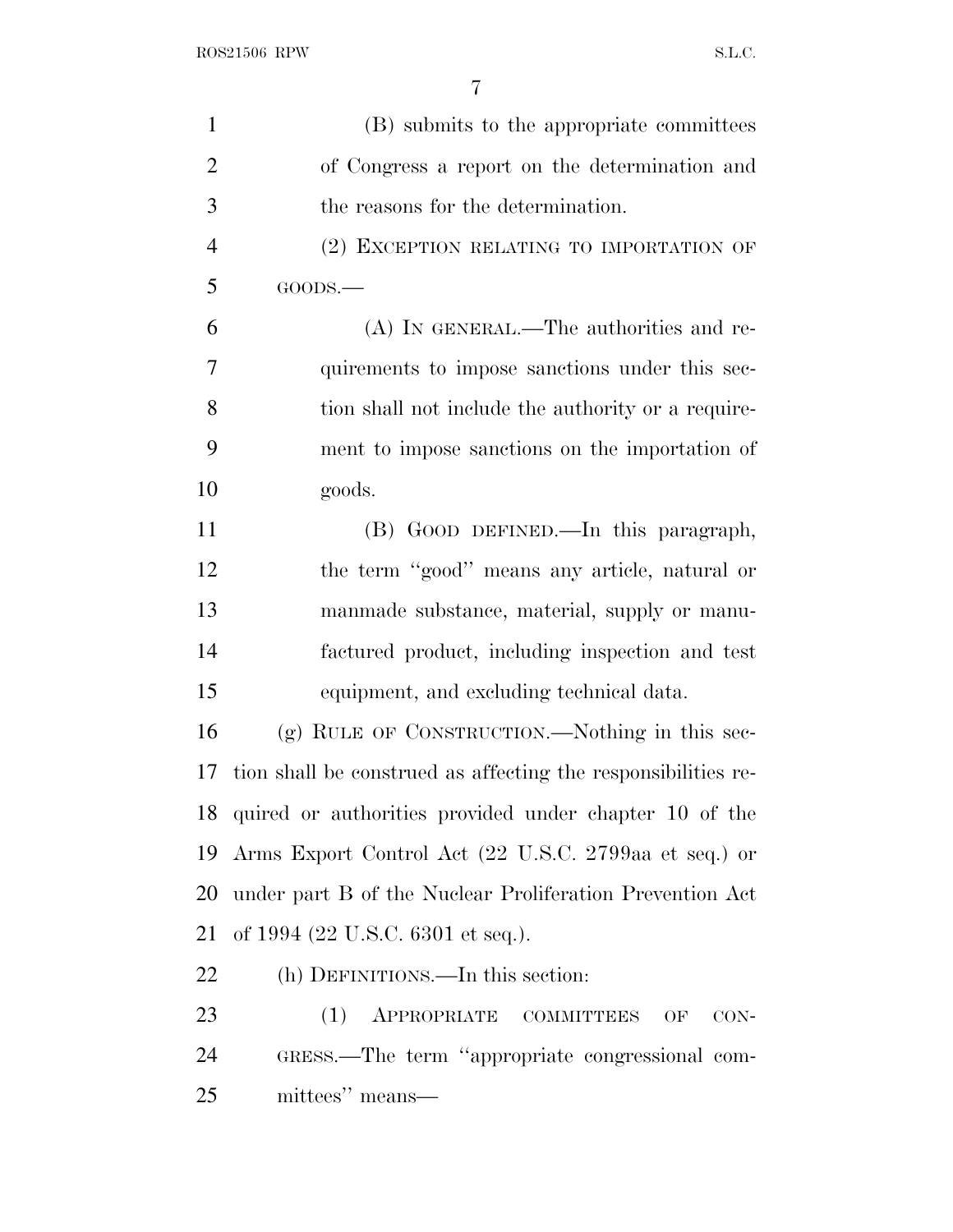| $\mathbf{1}$   | (A) the Committee on Banking, Housing,            |
|----------------|---------------------------------------------------|
| $\overline{2}$ | and Urban Affairs, the Committee on Foreign       |
| 3              | Relations, and the Select Committee on Intel-     |
| $\overline{4}$ | ligence of the Senate; and                        |
| 5              | (B) the Committee on Financial Services,          |
| 6              | the Committees on Foreign Affairs, and the        |
| 7              | Permanent Select Committee on Intelligence of     |
| 8              | the House of Representatives.                     |
| 9              | (2) COVERED FACILITIES, EQUIPMENT, OR             |
| 10             | TECHNOLOGY.—The term "covered facilities, equip-  |
| 11             | ment, or technology" means any facilities, equip- |
| 12             | ment, or technology used for-                     |
| 13             | $(A)$ separating the isotopes of uranium or       |
| 14             | enriching uranium in the isotope 235; or          |
| 15             | (B) reprocessing irradiated source or spe-        |
| 16             | cial nuclear material.                            |
| 17             | (3) COVERED PERSON.—The term "covered             |
| 18             | person" means—                                    |
| 19             | (A) an individual who is a citizen or na-         |
| 20             | tional of the People's Republic of China; or      |
| 21             | (B) an entity organized under the laws of         |
| 22             | the People's Republic of China or otherwise       |
| 23             | subject to the jurisdiction of the Government of  |
| 24             | the People's Republic of China.                   |